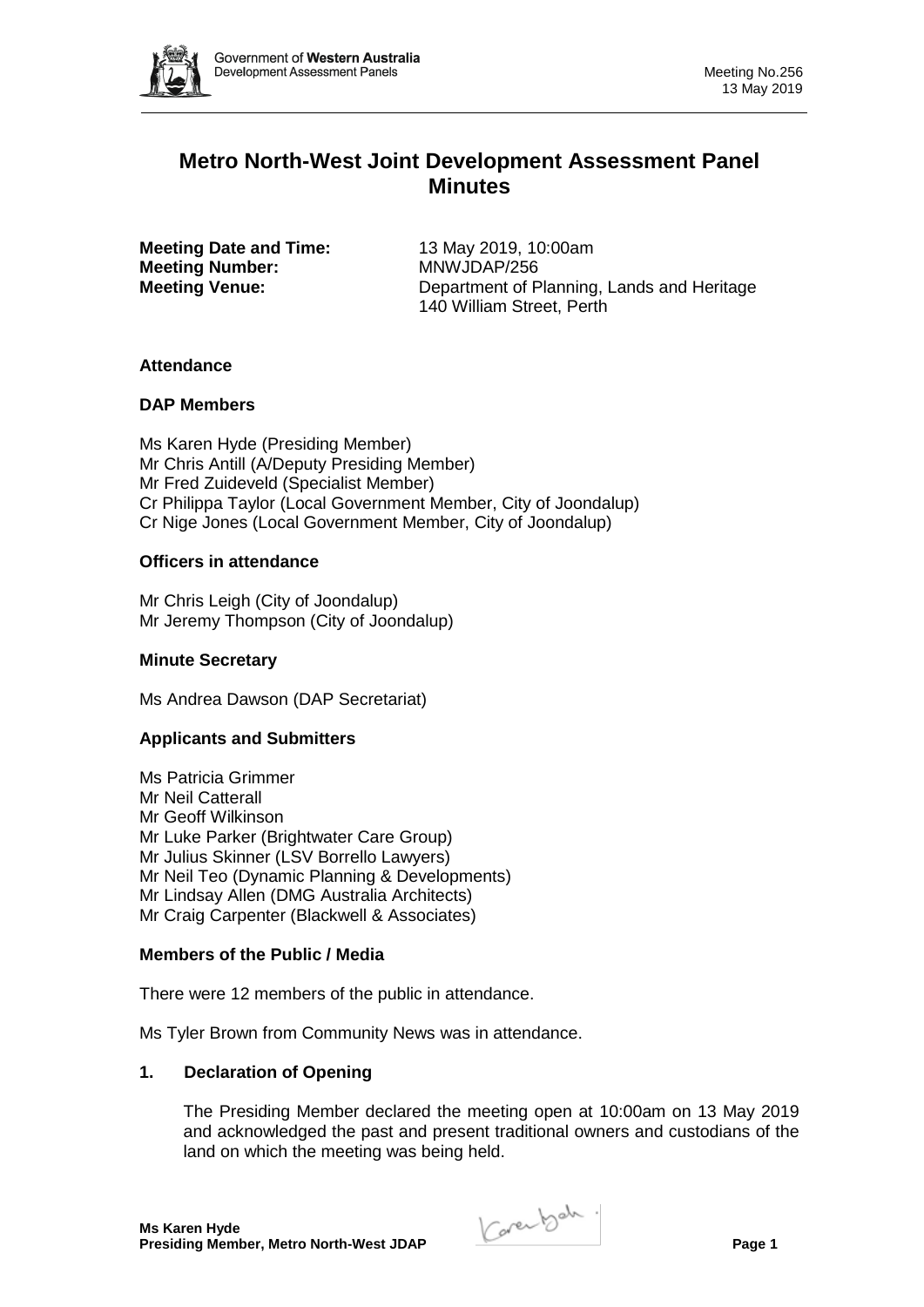

The Presiding Member announced the meeting would be run in accordance with the DAP Standing Orders 2017 under the *Planning and Development (Development Assessment Panels) Regulations 2011*.

The Presiding Member advised that in accordance with Section 5.16 of the DAP Standing Orders 2017 which states *'A person must not use any electronic, visual or audio recording device or instrument to record the proceedings of the DAP meeting unless the Presiding Member has given permission to do so.',* the meeting would not be recorded.

The Presiding Member advised that panel members may refer to technical devices, such as phones and laptops, throughout the meeting to assist them in considering the information before them.

# **2. Apologies**

Ms Sheryl Chaffer (Deputy Presiding Member) Cr Christine Hamilton-Prime (Local Government Member, City of Joondalup) Cr Sophie Dwyer (Local Government Member, City of Joondalup)

# **3. Members on Leave of Absence**

DAP Member, Ms Sheryl Chafer has been granted leave of absence by the Director General for the period of 6 May 2019 to 7 June 2019 inclusive.

# **4. Noting of Minutes**

DAP members noted that signed minutes of previous meetings are available on the [DAP website.](https://www.dplh.wa.gov.au/about/development-assessment-panels/daps-agendas-and-minutes)

# **5. Declaration of Due Consideration**

All members declared that they had duly considered the documents.

# **6. Disclosure of Interests**

In accordance with section 2.4.10 of the DAP Code of Conduct 2017, DAP Member, Ms Karen Hyde, declared that she participated in a State Administrative Tribunal process in relation to the application at item 10.1. However, under section 2.1.3 of the DAP Code of Conduct 2017, Ms Karen Hyde acknowledged that she is not bound by any confidential discussions that occurred as part of the mediation process and undertakes to exercise independent judgment in relation to any DAP applications before her, which will be considered on its planning merits.

# **7. Deputations and Presentations**

- **7.1** Ms Patricia Grimmer addressed the DAP against the application at Item 10.1.
- **7.2** Mr Neil Catterall addressed the DAP against the application at Item 10.1.
- **7.3** Mr Geoff Wilkinson addressed the DAP against the application at Item 10.1.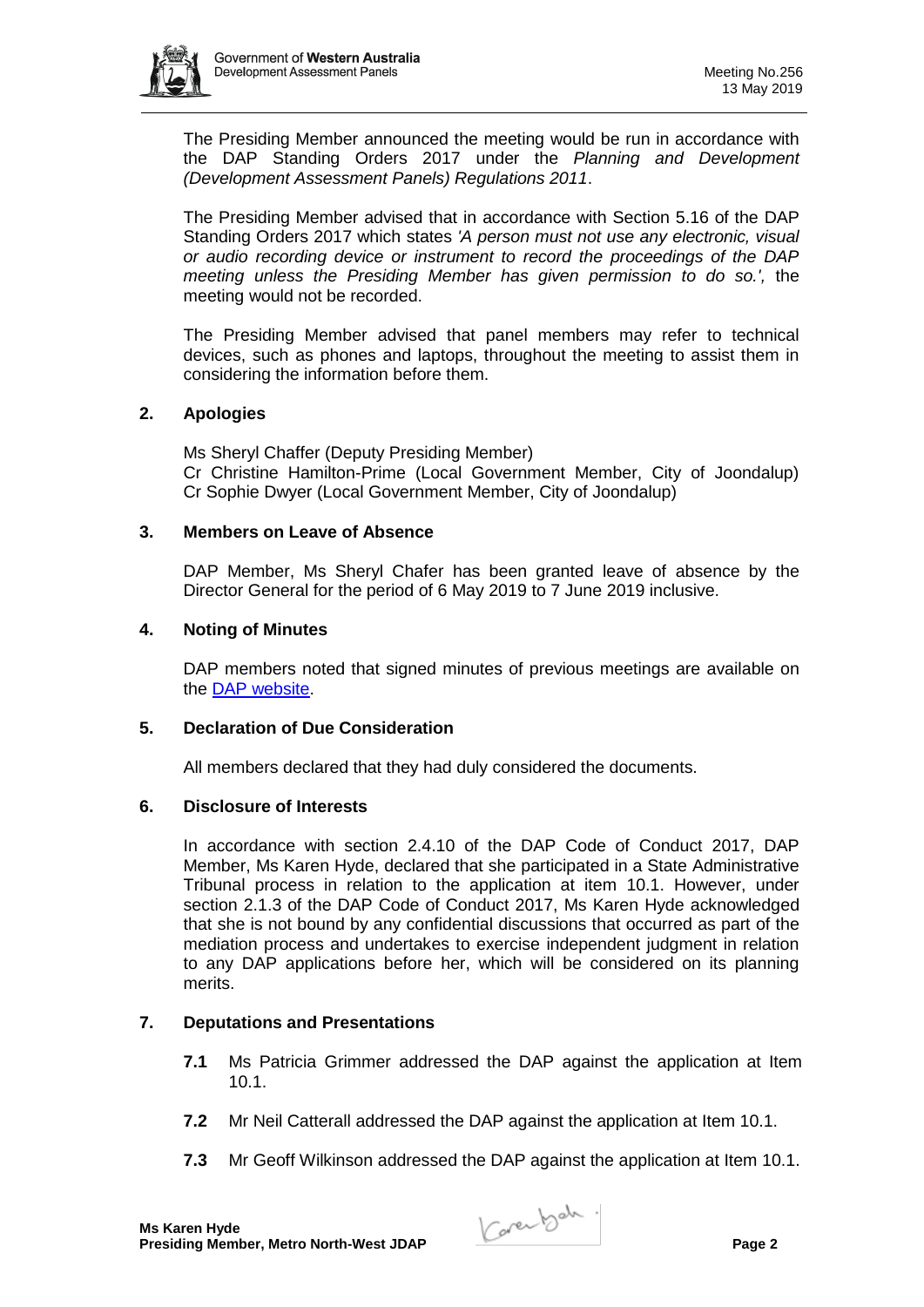

- **7.4** Ms Nannette Brimmer responded to questions from the panel.
- **7.5** Mr Luke Parker (Brightwater Care Group) addressed the DAP in support of the application at Item 10.1 and responded to questions from the panel.
- **7.6** Mr Julius Skinner (LSV Borrello Lawyers) addressed the DAP in support of the application at Item 10.1 and responded to questions from the panel.
- **7.7** Mr Neil Teo (Dynamic Planning & Developments) addressed the DAP in support of the application at Item 10.1 and responded to questions from the panel.
- **7.8** Mr Lindsay Allen (DMG Australia Architects) addressed the DAP in support of the application at Item 10.1 and responded to questions from the panel.
- **7.9** Mr Craig Carpenter (Blackwell & Associates) addressed the DAP in support of the application at Item 10.1 and responded to questions from the panel.
- **7.10** The City of Joondalup addressed the DAP in relation to the application at Item 10.1 and responded to questions from the panel.

### **PROCEDURAL MOTION**

**Moved by: Ms Karen Hyde <b>Seconded by:** Mr Chris Antill

That the meeting be adjourned for a period of 5 minutes to allow members a short break before considering the report recommendation.

### **The Procedural Motion was put and CARRIED UNANIMOUSLY.**

*The meeting was adjourned at 11:25am. The meeting reconvened at 11:31am.*

**8. Form 1 – Responsible Authority Reports – DAP Application**

Nil

### **9. Form 2 – Responsible Authority Reports – Amending or cancelling DAP development approval**

Nil

### **10. Appeals to the State Administrative Tribunal**

Responsible Authority: City of Joondalup<br>DAP File No: DAP/18/01543

**10.1** Property Location: Portion of 9040 (34) Kallatina Drive, Iluka Development Description: Mixed Commercial Centre (Iluka Plaza) Applicant: AGEM PG 33 PTY LTD C/- LSV Borello Lawyers Owner: AGEM PG33 Pty Ltd atf AGEM PG Trust DAP/18/01543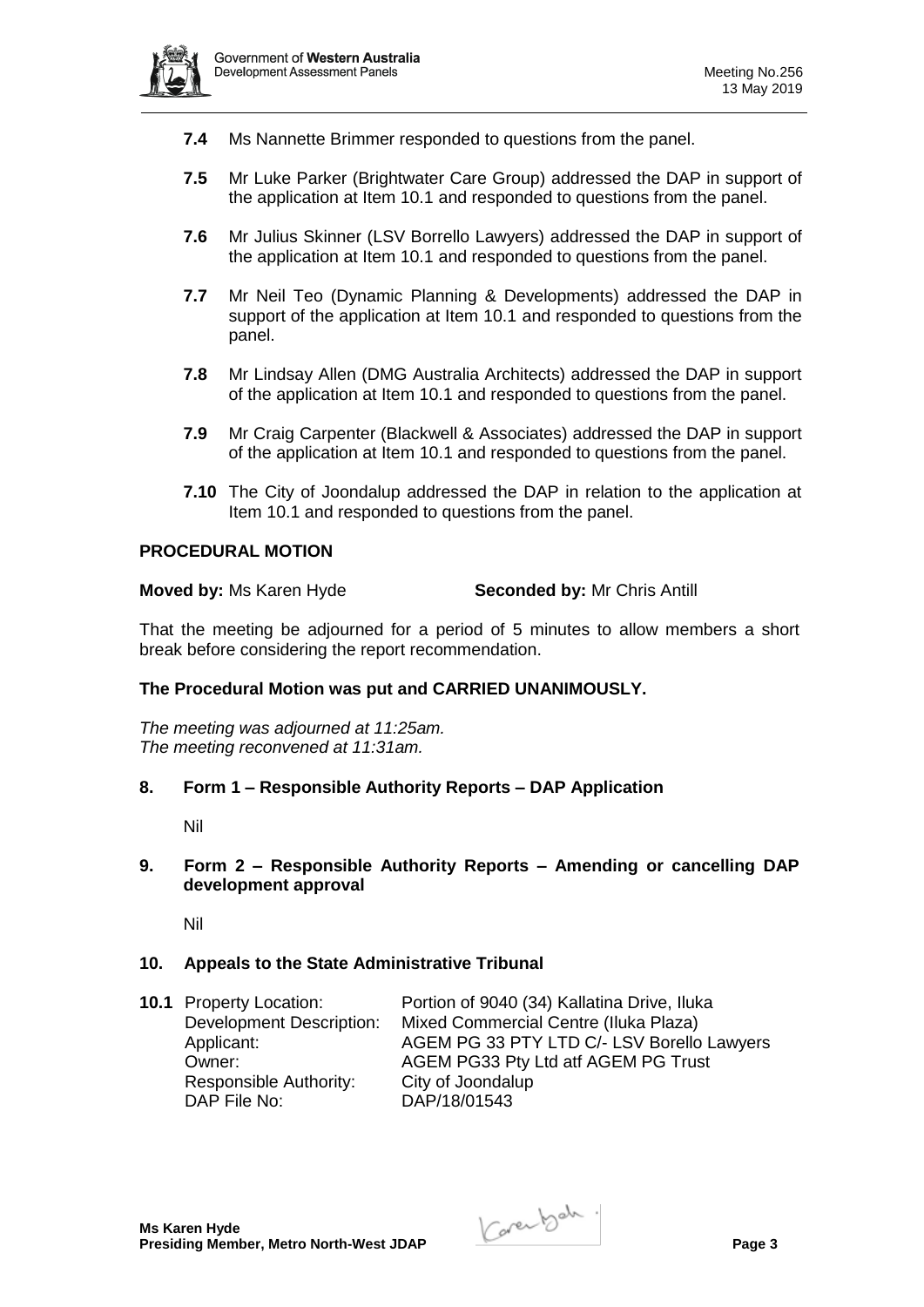

# **REPORT RECOMMENDATION**

**Moved by:** Mr Chris Antill **Seconded by:** Mr Fred Zuideveld

That the Metro North-West Joint Development Assessment Panel, pursuant to section 31 of the *State Administrative Tribunal Act 2004* in respect of SAT application DR 61 of 2019, resolves to:

**Reconsider** its decision dated 11 March 2019 and **approve** DAP Application reference DAP18/01553 and amended plans (Attachment 4) in accordance with Clause 68 of Schedule 2 (Deemed Provisions) of the *Planning and Development (Local Planning Schemes) Regulations 2015*, the *Metropolitan Region Scheme* and the City of Joondalup *Local Planning Scheme No. 3*, subject to the following conditions:

### **Conditions**

- 1. Pursuant to clause 26 of the Metropolitan Region Scheme, this approval is deemed to be an approval under clause 24(1) of the Metropolitan Region Scheme.
- 2. This approval relates to the commercial development and associated works only. It does not relate to any other development on the lot.
- 3. The car parking bays, driveways and access points shall be designed, constructed, drained and marked to the specification of the City and in accordance with the Australian Standard for Off-street Car Parking (AS/NZS2890.1 2004), Off-street Parking for People with Disabilities (AS/NZS2890.6 2009) and Off-street Commercial Vehicle Facilities (AS2890.2:2002), prior to the occupation of the development. These bays, driveways and access points shall thereafter be maintained to the satisfaction of the City.
- 4. Mirrors shall be installed at the exit to Calis Avenue to enhance sightlines, as recommended in the Traffic Technical Memorandum. Details shall be submitted to and approved by the City prior to commencement of development. The mirrors shall be installed prior to occupation, and thereafter maintained to the satisfaction of the City.
- 5. The Burns Beach Road access shall be upgraded to a full movement access point at the expense of the applicant, to the specifications of the City of Joondalup. These upgrades shall be inclusive of design, review, approval and construction to the cost of the developer.
- 6. Eight on-street parking bays on O'Mara Boulevard shall be constructed by the developer, at the developer's expense, prior to the occupation of the development. The detailed design is to be approved by the City prior to construction.
- 7. Bicycle parking facilities shall be provided in accordance with the Australian Standard for Off-street Carparking – Bicycles (AS2890.3-1993 as amended) prior to the development first being occupied. Details of bicycle parking areas shall be provided to the City for approval prior to the commencement of development.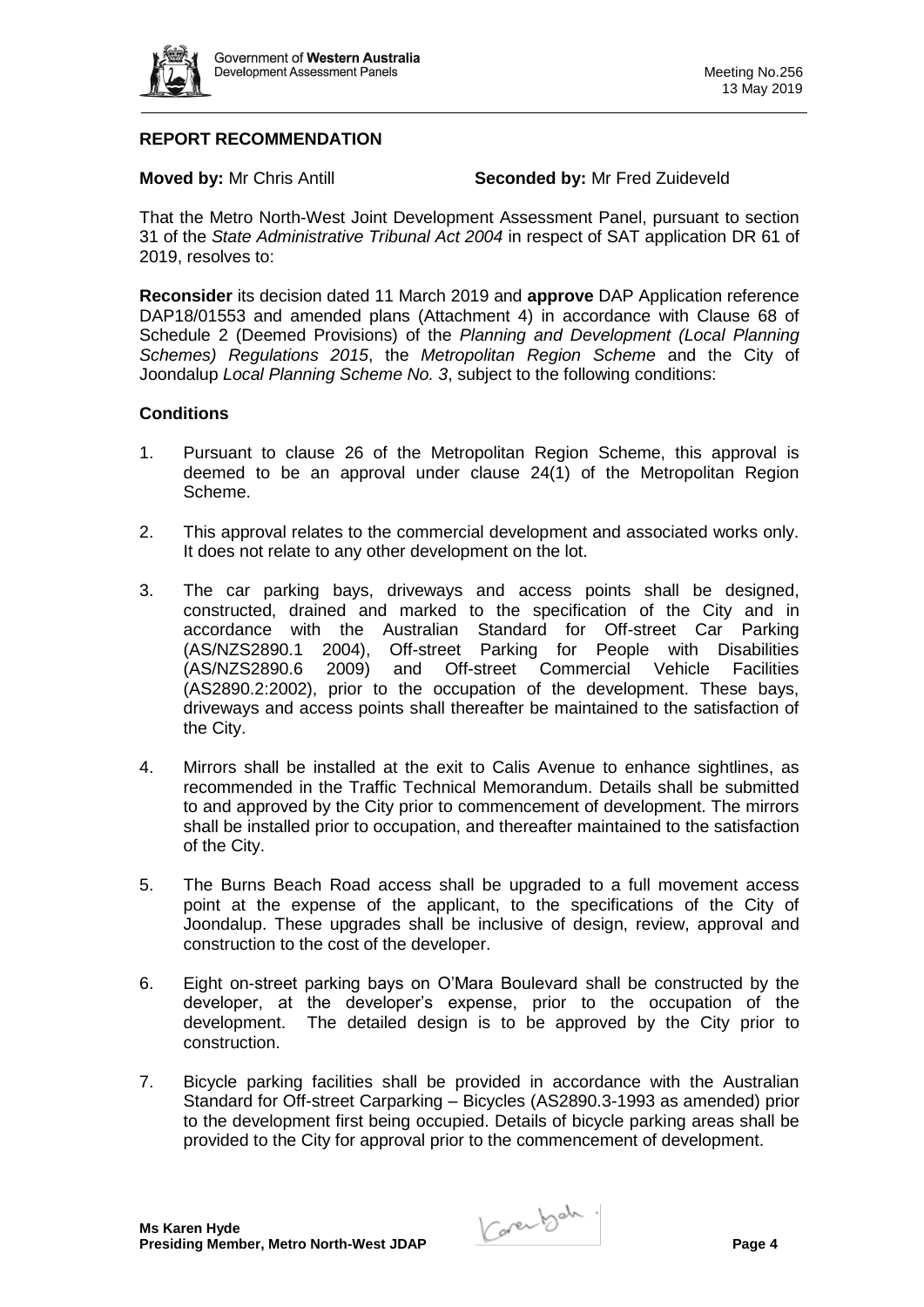

- 8. An easement in gross for the shared driveway shall be placed on the certificate of title for the subject lot to the satisfaction of the City. The easement shall be at the owner/developer's expense and lodged with the Registrar of Titles for endorsement on the certificate of titles, prior to the occupation of development.
- 9. A notification, pursuant to section 70A of the Transfer of Land Act 1893, shall be placed on the certificate of title for the subject lot. The notification shall be at the owner/developer's expense and lodged with the Registrar of Titles for endorsement on the certificate of title, prior to the commencement of development. The notification is to state as follows:

*'This land is within a bushfire prone area as designated by an Order made by the Fire and Emergency Services Commissioner'.*

- 10. Lighting shall be installed along all driveways and pedestrian pathways and in all common service areas prior to the development first being occupied. Details shall be submitted to and approved by the City prior to the commencement of development. Lighting shall be installed in accordance with the lighting plan to the satisfaction of the City.
- 11. Detailed landscaping plans shall be submitted to and approved by the City prior to the commencement of development. These landscaping plans are to indicate the proposed landscaping treatments of the subject site and the adjoining road verges, and shall:
	- provide a minimum of 12 street trees along Burns Beach Road, O'Mara Boulevard and Calis Avenue.
	- the trees along the Calis Avenue frontage should be of a size and scale that will suitably screen the Calis Avenue facade:
	- provide plant species, plant spacing, pot size and quantities and an irrigation design by a Certified Irrigation Designer;
	- provide all details relating to paving, treatment of verges and tree planting;
	- be based on water sensitive urban design and designing out crime principles to the satisfaction of the City;
	- show spot levels and/or contours of the site;
	- any specific requirements for the 'landscaped wall'; and
	- be drawn at an appropriate scale of either 1:100, 1:200 or 1:500.
- 12. Landscaping and reticulation shall be established in accordance with the approved landscaping plans, Australian Standards and best trade practice prior to the development first being occupied and thereafter maintained to the satisfaction of the City.
- 13. A Waste Management Plan, indicating the method of rubbish collection, shall be submitted to and approved by the City prior to the commencement of development. All waste collection shall be in accordance with the approved Waste Management Plan.
- 14. A Delivery Management Plan, indicating the timing of deliveries, shall be submitted prior to the commencement of development and approved by the City prior to the development first being occupied. Delivery management shall then be undertaken in accordance with the approved plan.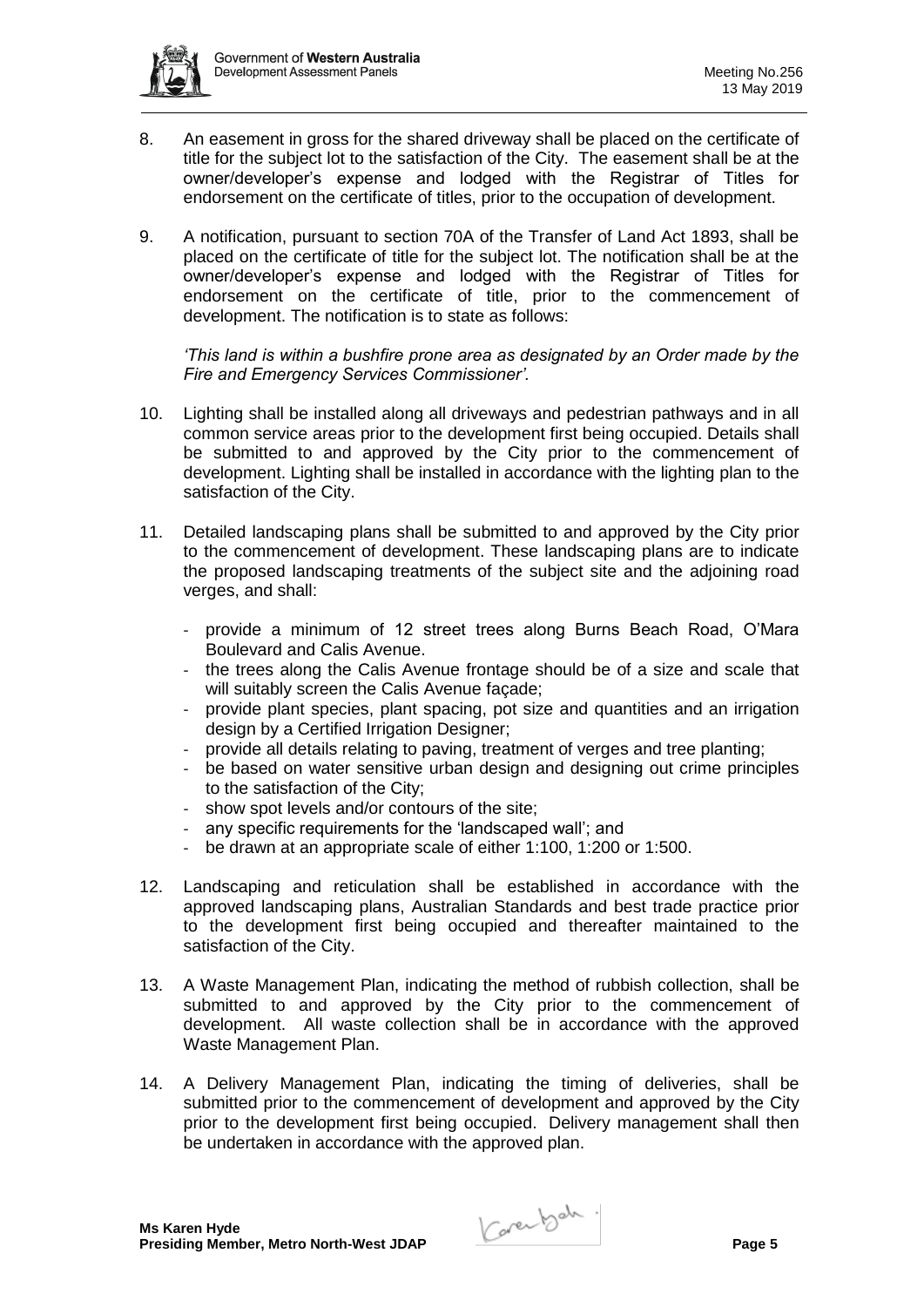

- 15. A Construction Management Plan shall be submitted to and approved by the City prior to the commencement of development. The management plan shall detail how it is proposed to manage:
	- all forward works for the site:
	- the delivery of materials and equipment to the site;
	- the storage of materials and equipment on the site;
	- the parking arrangements and access for the contractors and subcontractors;
	- the management of dust during the construction process;
	- other matters likely to impact on the surrounding properties;

and works shall be undertaken in accordance with the approved Construction Management Plan.

- 16. A detailed acoustic report shall be submitted to the City's satisfaction, prior to the commencement of development. The acoustic report shall demonstrate that the design of the building can ensure that all activities, including those occurring within the gymnasium and child care, comply with the *Environmental Protection (Noise) Regulations 1997*. This is to be demonstrated through an implementation section of the report which shall identify appropriate management of the proposal, including, but not limited to, time restrictions on children in outdoor play areas and any restrictions of gymnasium activities or service vehicle movements. The acoustic report shall also consider any impacts to the adjoining residential development to the north.
- 17. A full schedule of colours and materials for all exterior parts to the development shall be submitted to and approved by the City prior to the commencement of development. With regards to boundary walls on the northern lot boundaries, these are to be aesthetically treated to minimise the visual impact. Development shall be in accordance with the approved schedule and all external materials and finishes shall be maintained to a high standard, including being free of vandalism, to the satisfaction of the City.
- 18. Any proposed building plant and equipment, including air conditioning units, piping, ducting and water tanks shall be located so as to minimise any visual and noise impact on surrounding landowners, and screened from view from the street. Details shall be submitted to and approved by the City prior to the commencement of development. Development shall be in accordance with these approved details.
- 19. The nett lettable area for the site shall not exceed 2,991m<sup>2</sup>, without prior approval from the City first being obtained.
- 20. All stormwater shall be collected onsite and disposed of in a manner acceptable to the City.
- 21. All development shall be contained within the property boundaries.
- 22. Glazing shall be visually permeable with no signage or internal fixtures, unless otherwise approved by the City.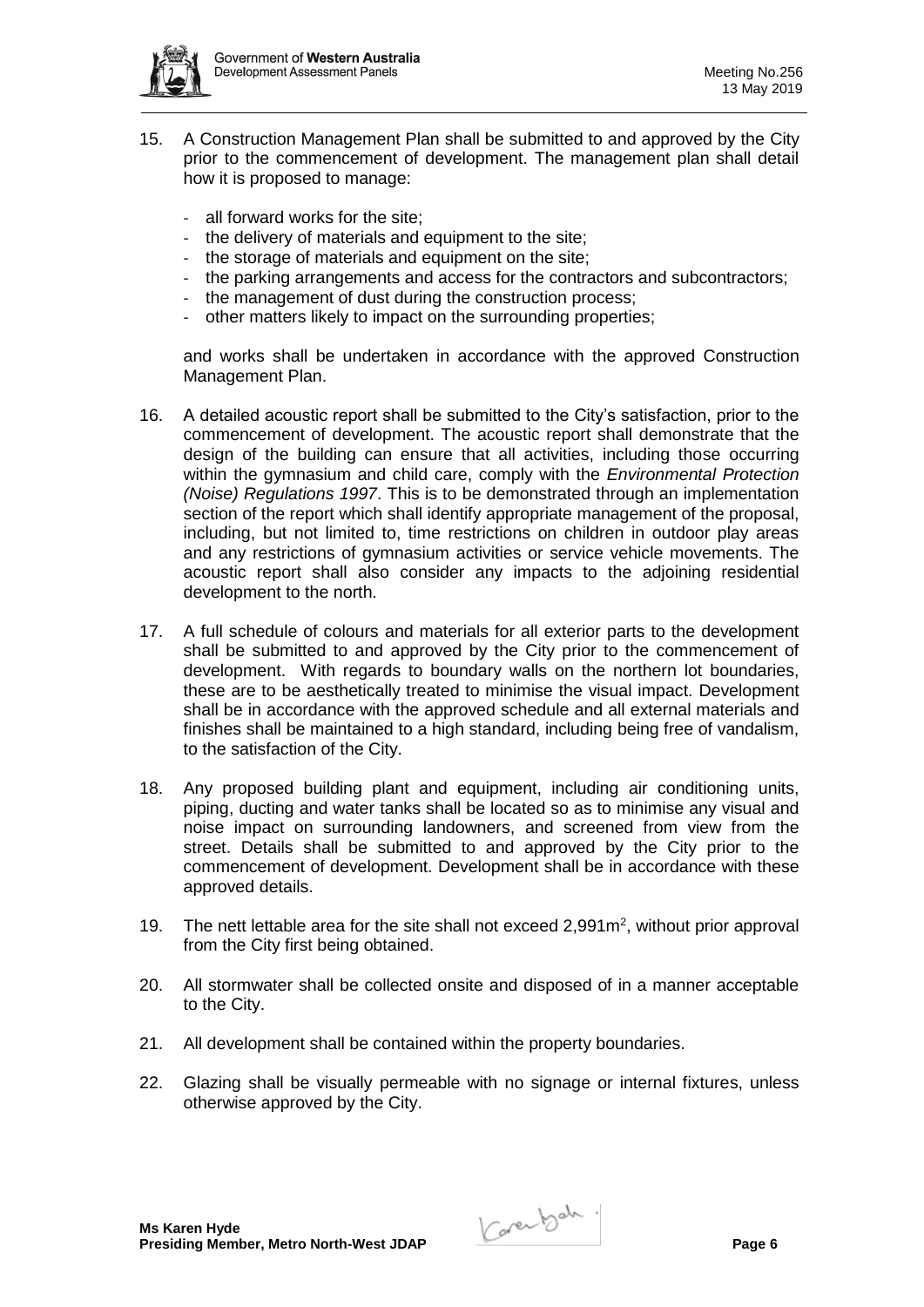

### **Advice Notes**

- 1. With respect to the marking of the car park areas, line marking and signage shall adequately convey the one-way configuration of the lower car park.
- 2. With respect to the upgrades to Burns Beach Road, the detailed design is to include a cross-section with all relevant information to ensure the intersection treatment is designed adequately and all infrastructure (including light poles and storm water drainage pits) can be relocated and meet relevant standards. It is also recommended consultation be undertaken with Main Roads WA for any approvals that may be required for upgrades to Burns Beach Road.
- 3. The owner/applicant is advised that the subject site has been identified as being within a bushfire prone area as designated by the Fire and Emergency Services Commissioner. As a result:
	- a. a notification on the certificate of title is required in accordance with clause 6.10 of *State Planning Policy 3.7 – Planning for Bushfire Prone Areas* (SPP3.7); and
	- b. additional construction methods may be required as part of the Building Permit.

Further information about the designated bushfire prone areas and SPP3.7 can be found on the Department of Fire and Emergency Services website: <https://www.dfes.wa.gov.au/> and the Department of Planning website: <http://www.planning.wa.gov.au/>

- 4. With respect to the schedule of colours and materials, the City encourages the developer to incorporate materials and colours to the external surface of the building and associated structures, including roofing, that have low reflective characteristics to minimise potential glare from the development impacting the amenity of the adjoining or nearby neighbours.
- 5. The bin store area shall be provided with a concrete floor that grades evenly to an industrial floor waste that is connected to sewer. A hose cock is to be provided to the bin store area.
- 6. Each food business is required to be Registered under the *Food Act 2008*.
- 7. Any existing footpaths and kerbing are to be retained and protected during construction of the development, except where otherwise approved by the City. Should the footpath/kerb be damaged during the construction of the development, it should be reinstated to the satisfaction of the City.
- 8. The applicant/owner is advised that verge treatments are required to comply with the City's Street Verge Guidelines. A copy of the Guidelines can be obtained at <https://www.joondalup.wa.gov.au/verge-treatments/>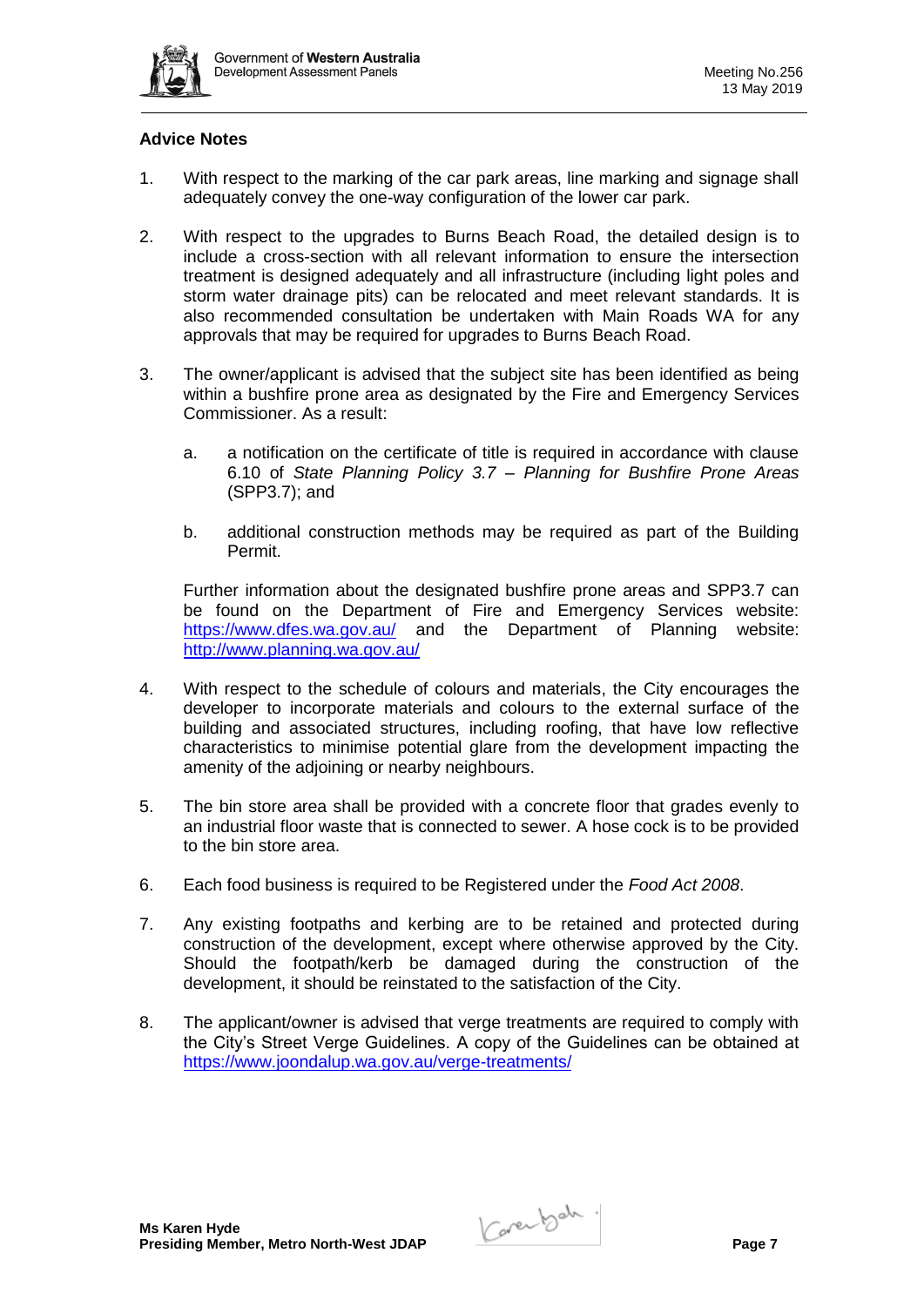

### **AMENDING MOTION 1**

### **Moved by: Ms Karen Hyde <b>Seconded by:** Mr Chris Antill

That Condition 1 be deleted and incorporated into the preamble of the Responsible Authority Report to read as follows with remaining Conditions to be renumbered accordingly.

*That the Metro North-West Joint Development Assessment Panel, pursuant to section 31 of the State Administrative Tribunal Act 2004 in respect of SAT application DR 61 of 2019, resolves to:*

*Reconsider its decision dated 11 March 2019 and approve DAP Application reference DAP18/01553 and amended plans (Attachment 4) in accordance with Clause 68 of Schedule 2 (Deemed Provisions) of the Planning and Development (Local Planning Schemes) Regulations 2015, the Metropolitan Region Scheme and the City of Joondalup Local Planning Scheme No. 3 and pursuant to clause 24(1) and 26 of the Metropolitan Region Scheme, subject to the following conditions:*

### **The Amending Motion was put and CARRIED UNANIMOUSLY.**

**REASON:** As recommended following advice from the DAP Secretariat and Responsible Authority Report template.

### **AMENDING MOTION 2**

### **Moved By: Ms Karen Hyde <b>Seconded By:** Mr Chris Antill

That Condition 11 (now condition 9) be amended to read as follows:

*Detailed landscaping plans shall be submitted to and approved by the City prior to the commencement of development. These landscaping plans are to indicate the proposed landscaping treatments of the subject site and the adjoining road verges, and shall:*

- *provide a minimum of 12 street trees along Burns Beach Road, O'Mara Boulevard and Calis Avenue.*
- *the trees along the Calis Avenue frontage should be of a size and scale that will suitably screen the Calis Avenue façade;*
- *provide plant species, plant spacing, pot size and quantities and an irrigation design by a Certified Irrigation Designer;*
- *provide all details relating to paving, treatment of verges and tree planting;*
- *be based on water sensitive urban design and designing out crime principles to the satisfaction of the City;*
- *show spot levels and/or contours of the site;*
- *any specific requirements for the 'landscaped wall'; and*
- *be drawn at an appropriate scale of either 1:100, 1:200 or 1:500.*
- *relocate the footpath along Calis Avenue to the back of the kerb to allow for landscaping between the development and the road verge.*

### **The Amending Motion was put and CARRIED UNANIMOUSLY.**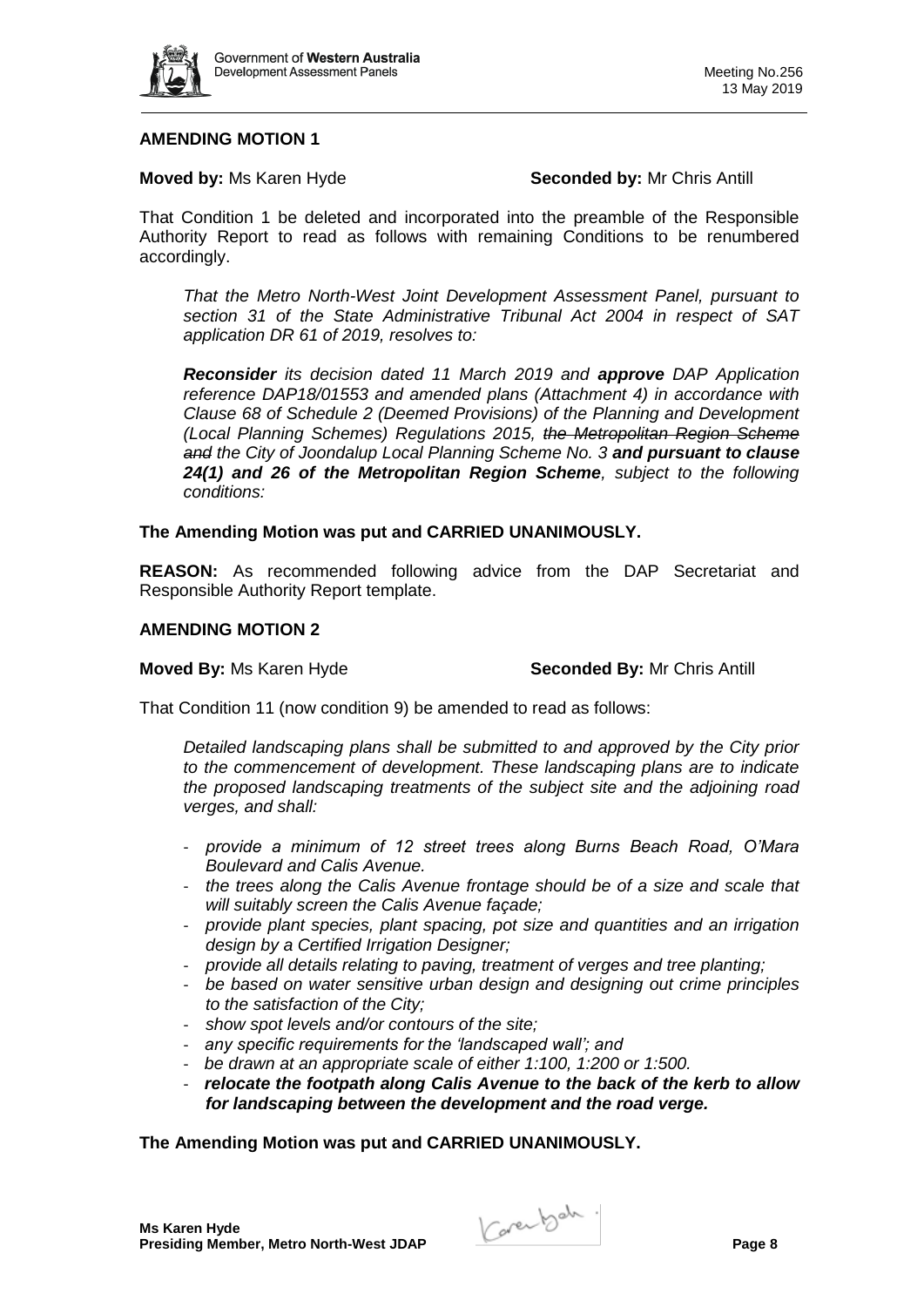

**REASON:** To facilitate a larger deep soil zone for significant landscape planting in order to screen the rear of the development, given the application is planned close to the lot boundary and has limited the opportunity for on site significant landscape.

# **AMENDING MOTION 3**

**Moved by:** Ms Karen Hyde **Seconded by:** Cr Nige Jones

*The following amendments were made en bloc:*

i) That new Condition 23 (now Condition 21) be added to read as follows:

*The applicant is to provide a Traffic and Parking Management Plan prior to commencement of development, to allow safe access and egress including vehicular and pedestrian access and egress to the site and to reconsider the use of mirrors at the exit on Calis Avenue to the satisfaction of the City.*

**REASON: T**o ensure the traffic and parking is appropriately managed through the life of the development and consideration is given to the safety of vehicle and pedestrian movement, particularly at points of access and egress.

ii) That Condition 4 (now Condition 3) be deleted and the remaining conditions be renumbered accordingly.

# **The Amending Motion was put and CARRIED UNANIMOUSLY.**

**REASON:** The development should be designed to provide adequate sightlines without the need for mirrors.

### **AMENDING MOTION 4**

**Moved by:** Ms Karen Hyde **Seconded by:** Cr Nige Jones

That new condition 24 (now Condition 22) be added to read as follows:

*The hours of operation shall be:*

- *a) T9 (Child Care Centre) 6am to 6pm Monday to Friday and 8am to 1pm on Saturday.*
- *b) T5 (IGA Supermarket and Liquor Store) 8am to 9pm Monday to Sunday*

*The remainder of tenancies will not be restricted to hours of operation.*

# **The Amending Motion was put and CARRIED (3/2).**

- For: Ms Karen Hyde Cr Philippa Taylor Cr Nige Jones
- Against: Mr Chris Antill Mr Fred Zuideveld

**REASON:** To clarify the operation hours for the development in line with the City's policies.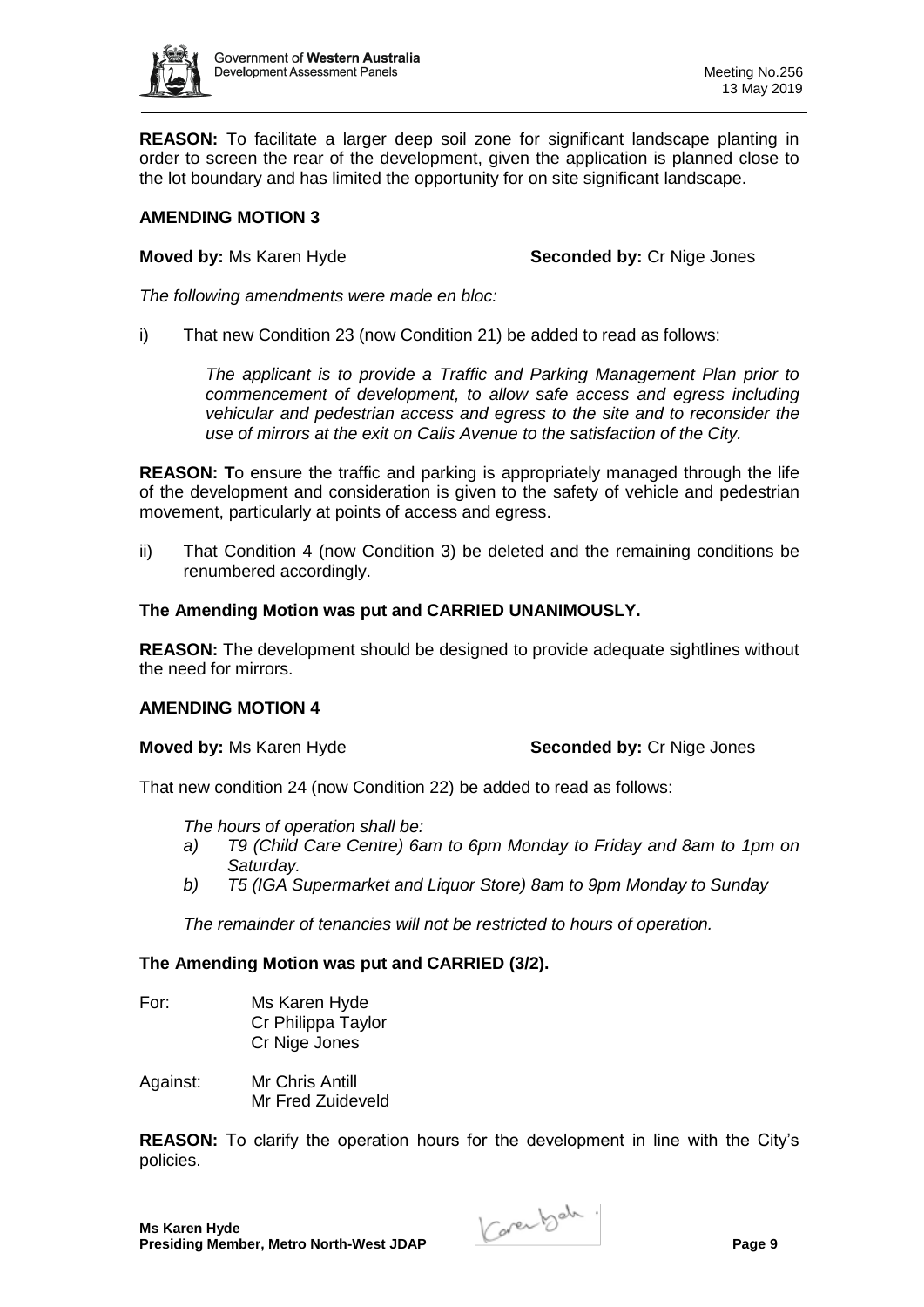

# **AMENDING MOTION 5**

**Moved by:** Ms Karen Hyde **Seconded by:** Cr Nige Jones

That Condition 22 (now Condition 20) be amended to read as follows:

*Glazing shall be visually permeable with no signage or internal fixtures, attached to or placed in front of glazing restricting the view unless otherwise approved by the City.*

### **The Amending Motion was put and CARRIED UNANIMOUSLY.**

**REASON:** To clarify the intent of the condition to facilitate street activation, passive surveillance and visual interest.

### **AMENDING MOTION 6**

Antill

**Moved by:** Ms Karen Hyde **Seconded by:** Mr Chris

That Condition 17 (now Condition 15) be amended to read as follows:

*A full schedule of colours and materials for all exterior parts to the development shall be submitted to and approved by the City prior to the commencement of development. With regards to boundary walls on the northern lot boundaries, these are to be aesthetically treated to minimise the visual impact. If constructed in stages, development with exposed boundary walls are to be aesthetically treated to minimise their visual impact until such time as the later stages are constructed. Development shall be in accordance with the approved schedule and all external materials and finishes shall be maintained to a high standard, including being free of vandalism, to the satisfaction of the City.*

**The Amending Motion was put and CARRIED UNANIMOUSLY.**

**REASON:** To ensure the development is finished to an appropriate standard at all stages.

### **AMENDING MOTION 7**

**Moved by:** Mr Fred Zuideveld **Seconded by:** Ms Karen Hyde

That new Condition 25 (now Condition 23) be added to read as follows:

*The applicant is to submit revised drawings to the Eastern Boundary detailing a*  setback of at least 300mm and green wall structures prior to commencement of *the development to the satisfaction of the City.* 

# **The Amending Motion was put and CARRIED UNANIMOUSLY.**

**REASON:**To ensure the development plans are accurate and aligned and the detail of the green wall is satisfactory.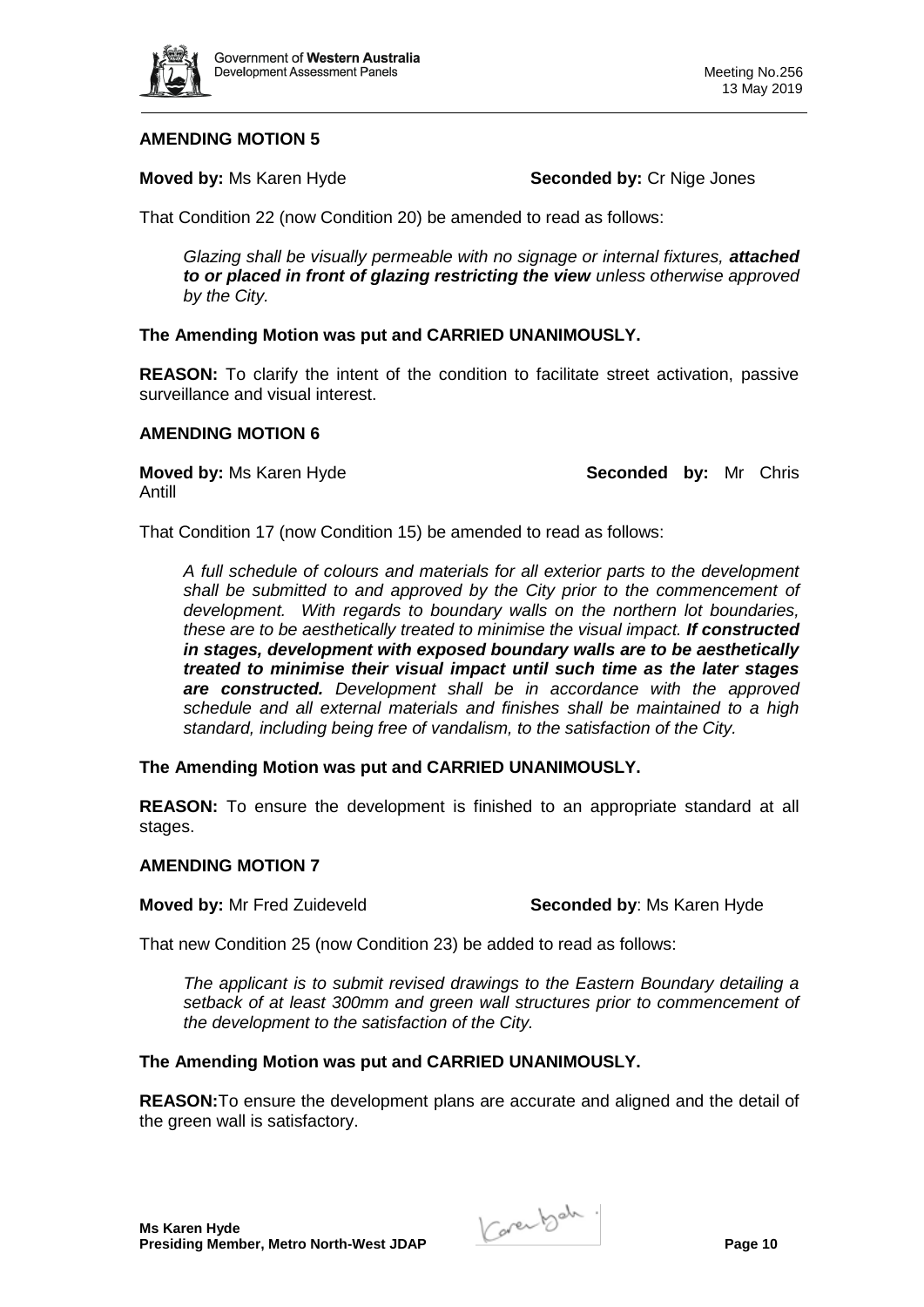

# **AMENDING MOTION 8**

**Moved by:** Cr Philippa Taylor **Seconded by:** Cr Nige Jones

That condition 14 (now Condition 12) be amended to read as follows:

*A Delivery Management Plan, indicating the timing of deliveries to minimise the conflict between customers and service vehicles, shall be submitted prior to the commencement of development and approved by the City prior to the development first being occupied. Delivery management shall then be undertaken in accordance with the approved plan.*

### **The Amending Motion was put and CARRIED UNANIMOUSLY.**

**REASON:** To ensure the detail of the Delivery Management Plan contains information regarding the arrangements for safe movement and circulation of customers and service vehicles.

### **AMENDING MOTION 9**

### **Moved by**: Mr Chis Antill **Seconded by:** Ms Karen Hyde

The Condition 8 (now Condition 6) be amended to read as follows:

*An easement in gross for the shared driveway shall be placed on the certificates of title for the subject lot to the satisfaction of the City. The easement shall be at the owner/developer's expense and lodged with the Registrar of Titles for endorsement on the certificates of titles, prior to the occupation of development.*

# **The Amending Motion was put and CARRIED UNANIMOUSLY.**

**REASON:** The amendment is an administrative correction.

# **REPORT RECOMMENDATION (AS AMENDED)**

That the Metro North-West Joint Development Assessment Panel, pursuant to section 31 of the State Administrative Tribunal Act 2004 in respect of SAT application DR 61 of 2019, resolves to:

**Reconsider** its decision dated 11 March 2019 and **approve** DAP Application reference DAP18/01553 and amended plans (Attachment 4) in accordance with Clause 68 of Schedule 2 (Deemed Provisions) of the Planning and Development (Local Planning Schemes) Regulations 2015, the City of Joondalup Local Planning Scheme No. 3 and pursuant to clause 24(1) and 26 of the Metropolitan Region Scheme, subject to the following conditions:

# **Conditions**

1. This approval relates to the commercial development and associated works only. It does not relate to any other development on the lot.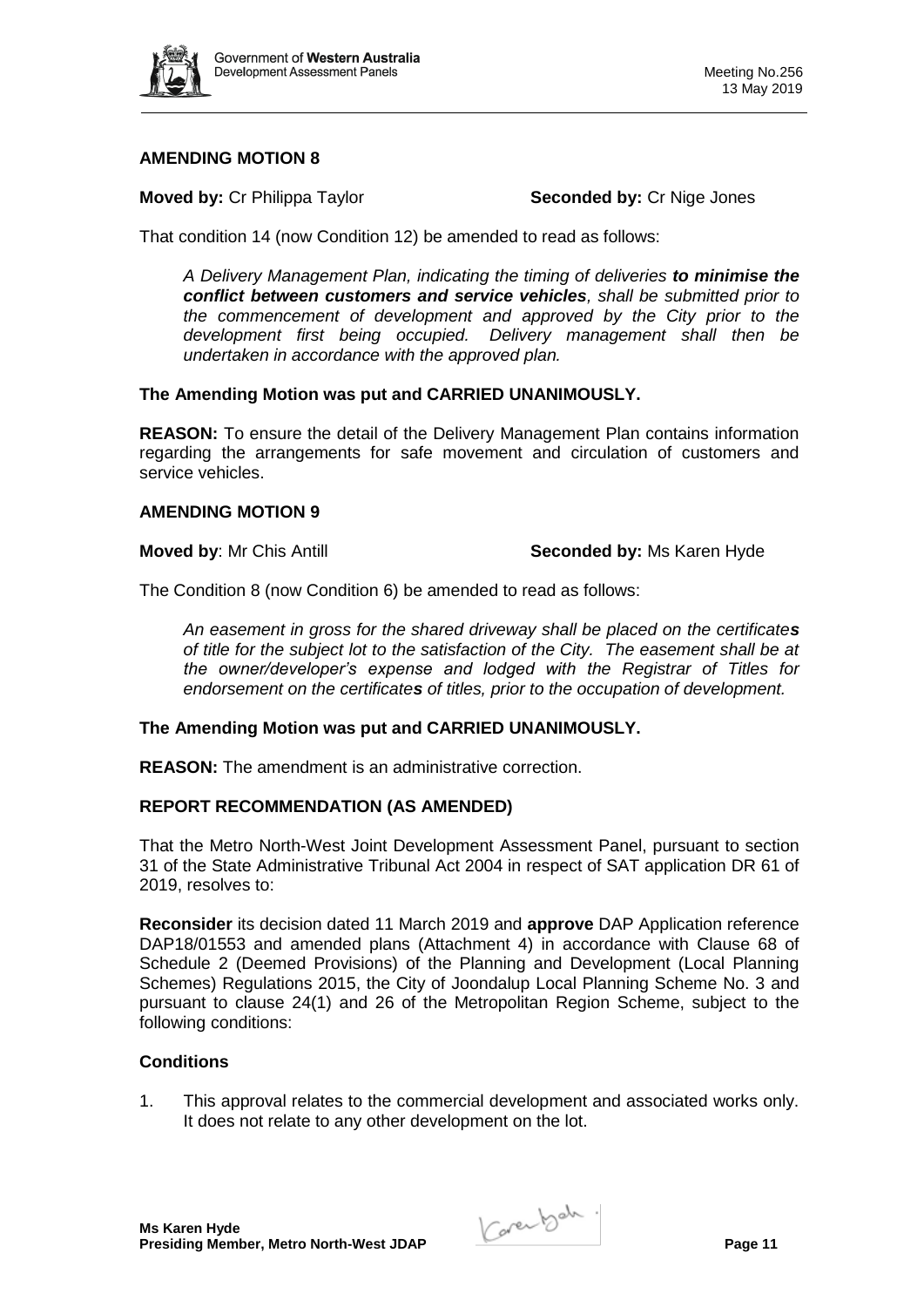

- 2. The car parking bays, driveways and access points shall be designed, constructed, drained and marked to the specification of the City and in accordance with the Australian Standard for Off-street Car Parking (AS/NZS2890.1 2004), Off-street Parking for People with Disabilities (AS/NZS2890.6 2009) and Off-street Commercial Vehicle Facilities (AS2890.2:2002), prior to the occupation of the development. These bays, driveways and access points shall thereafter be maintained to the satisfaction of the City.
- 3. The Burns Beach Road access shall be upgraded to a full movement access point at the expense of the applicant, to the specifications of the City of Joondalup. These upgrades shall be inclusive of design, review, approval and construction to the cost of the developer.
- 4. Eight on-street parking bays on O'Mara Boulevard shall be constructed by the developer, at the developer's expense, prior to the occupation of the development. The detailed design is to be approved by the City prior to construction.
- 5. Bicycle parking facilities shall be provided in accordance with the Australian Standard for Off-street Carparking – Bicycles (AS2890.3-1993 as amended) prior to the development first being occupied. Details of bicycle parking areas shall be provided to the City for approval prior to the commencement of development.
- 6. An easement in gross for the shared driveway shall be placed on the certificates of title for the subject lot to the satisfaction of the City. The easement shall be at the owner/developer's expense and lodged with the Registrar of Titles for endorsement on the certificates of titles, prior to the occupation of development.
- 7. A notification, pursuant to section 70A of the Transfer of Land Act 1893, shall be placed on the certificate of title for the subject lot. The notification shall be at the owner/developer's expense and lodged with the Registrar of Titles for endorsement on the certificate of title, prior to the commencement of development. The notification is to state as follows:

*'This land is within a bushfire prone area as designated by an Order made by the Fire and Emergency Services Commissioner'.*

- 8. Lighting shall be installed along all driveways and pedestrian pathways and in all common service areas prior to the development first being occupied. Details shall be submitted to and approved by the City prior to the commencement of development. Lighting shall be installed in accordance with the lighting plan to the satisfaction of the City.
- 9. Detailed landscaping plans shall be submitted to and approved by the City prior to the commencement of development. These landscaping plans are to indicate the proposed landscaping treatments of the subject site and the adjoining road verges, and shall:
	- provide a minimum of 12 street trees along Burns Beach Road, O'Mara Boulevard and Calis Avenue.
	- the trees along the Calis Avenue frontage should be of a size and scale that will suitably screen the Calis Avenue façade;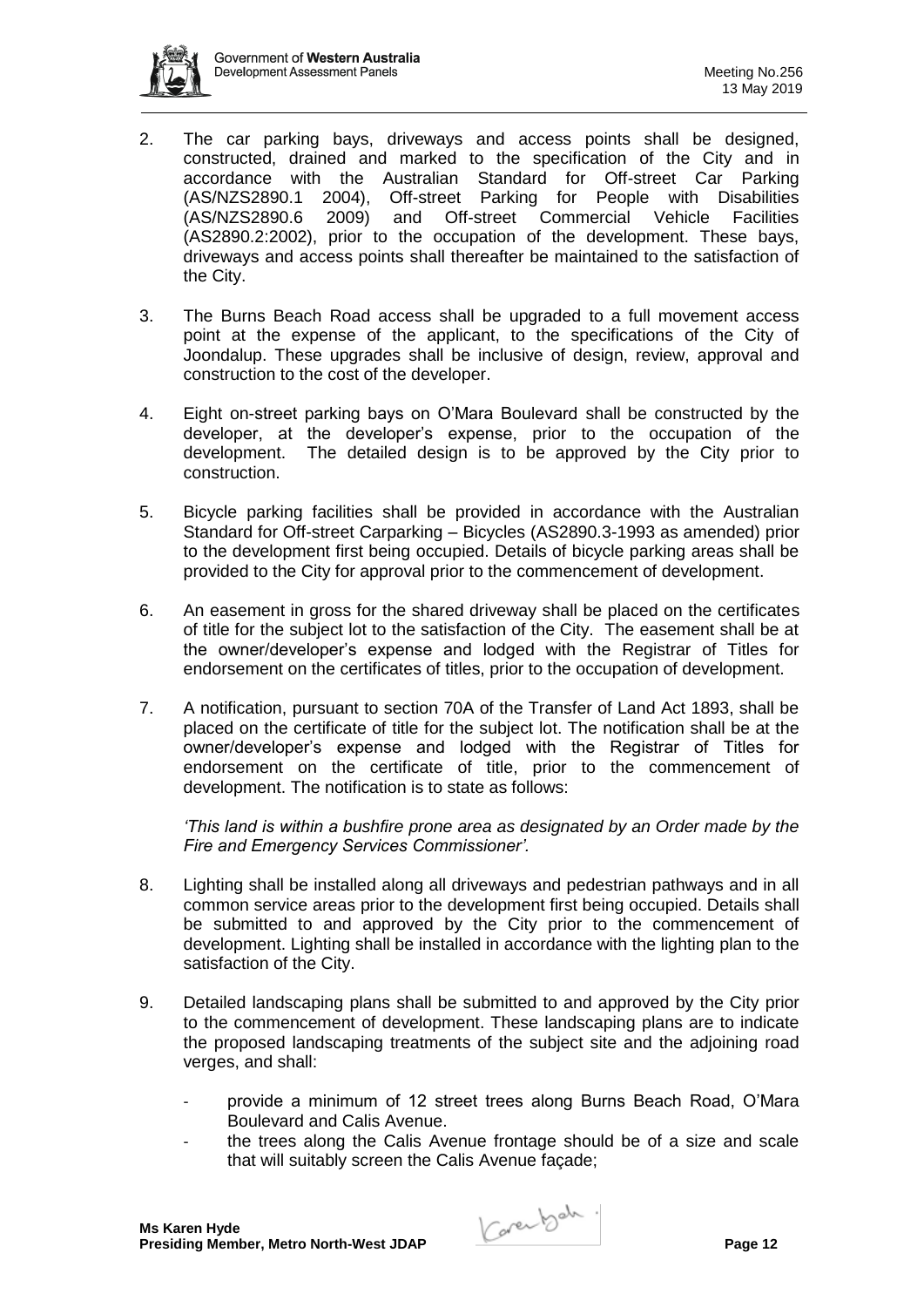

- provide plant species, plant spacing, pot size and quantities and an irrigation design by a Certified Irrigation Designer;
- provide all details relating to paving, treatment of verges and tree planting;
- be based on water sensitive urban design and designing out crime principles to the satisfaction of the City;
- show spot levels and/or contours of the site;
- any specific requirements for the 'landscaped wall'; and
- be drawn at an appropriate scale of either 1:100, 1:200 or 1:500.
- relocate the footpath along Calis Avenue to the back of the kerb to allow for landscaping between the development and the road verge.
- 10. Landscaping and reticulation shall be established in accordance with the approved landscaping plans, Australian Standards and best trade practice prior to the development first being occupied and thereafter maintained to the satisfaction of the City.
- 11. A Waste Management Plan, indicating the method of rubbish collection, shall be submitted to and approved by the City prior to the commencement of development. All waste collection shall be in accordance with the approved Waste Management Plan.
- 12. A Delivery Management Plan, indicating the timing of deliveries to minimise the conflict between customers and service vehicles, shall be submitted prior to the commencement of development and approved by the City prior to the development first being occupied. Delivery management shall then be undertaken in accordance with the approved plan.
- 13. A Construction Management Plan shall be submitted to and approved by the City prior to the commencement of development. The management plan shall detail how it is proposed to manage:
	- all forward works for the site;
	- the delivery of materials and equipment to the site;
	- the storage of materials and equipment on the site;
	- the parking arrangements and access for the contractors and subcontractors;
	- the management of dust during the construction process;
	- other matters likely to impact on the surrounding properties;

and works shall be undertaken in accordance with the approved Construction Management Plan.

14. A detailed acoustic report shall be submitted to the City's satisfaction, prior to the commencement of development. The acoustic report shall demonstrate that the design of the building can ensure that all activities, including those occurring within the gymnasium and child care, comply with the *Environmental Protection (Noise) Regulations 1997*. This is to be demonstrated through an implementation section of the report which shall identify appropriate management of the proposal, including, but not limited to, time restrictions on children in outdoor play areas and any restrictions of gymnasium activities or service vehicle movements. The acoustic report shall also consider any impacts to the adjoining residential development to the north.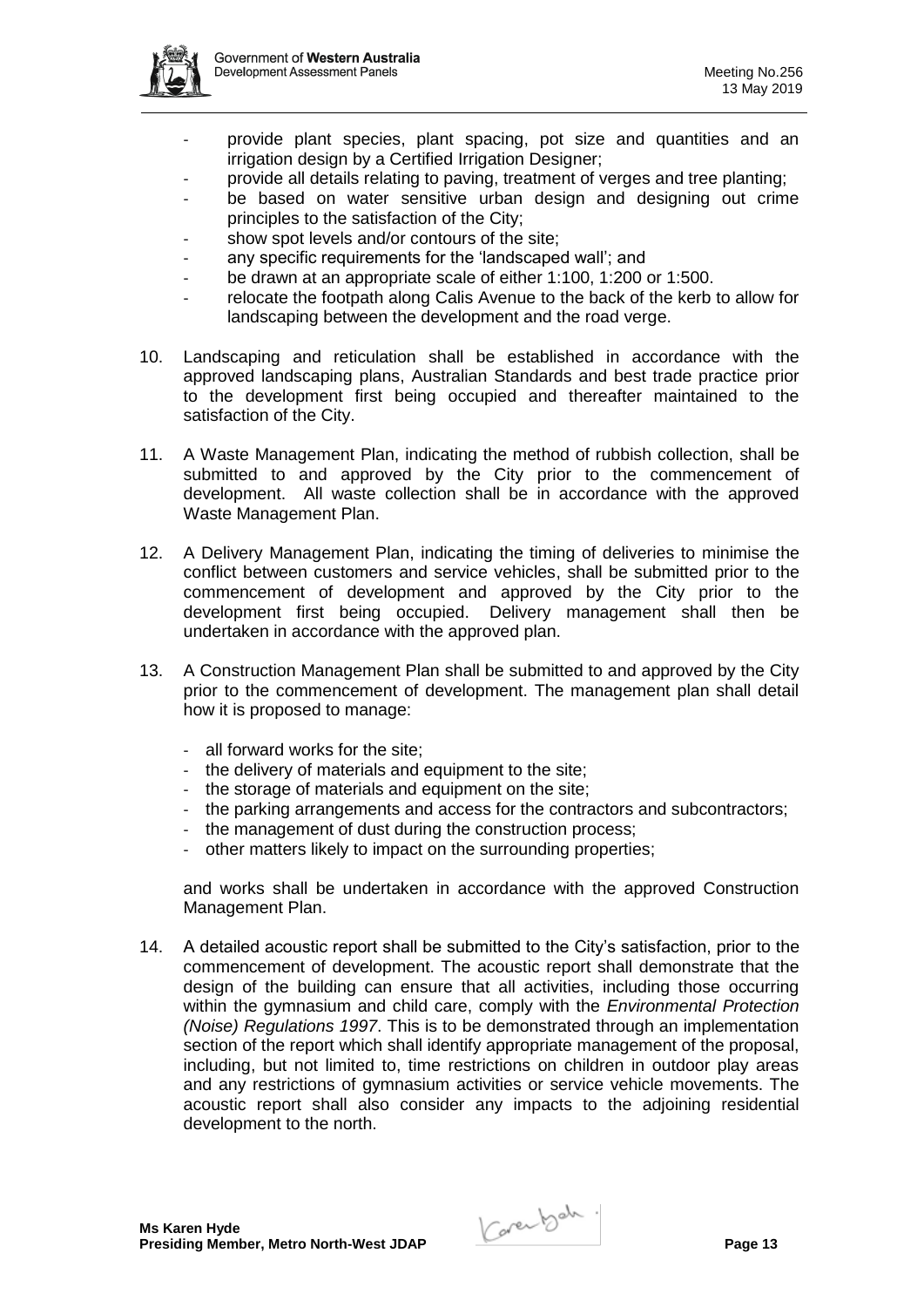

- 15. A full schedule of colours and materials for all exterior parts to the development shall be submitted to and approved by the City prior to the commencement of development. With regards to boundary walls on the northern lot boundaries, these are to be aesthetically treated to minimise the visual impact. If constructed in stages, development with exposed boundary walls are to be aesthetically treated to minimise their visual impact until such time as the later stages are constructed. Development shall be in accordance with the approved schedule and all external materials and finishes shall be maintained to a high standard, including being free of vandalism, to the satisfaction of the City.
- 16. Any proposed building plant and equipment, including air conditioning units, piping, ducting and water tanks shall be located so as to minimise any visual and noise impact on surrounding landowners, and screened from view from the street. Details shall be submitted to and approved by the City prior to the commencement of development. Development shall be in accordance with these approved details.
- 17. The nett lettable area for the site shall not exceed  $2,991m^2$ , without prior approval from the City first being obtained.
- 18. All stormwater shall be collected onsite and disposed of in a manner acceptable to the City.
- 19. All development shall be contained within the property boundaries.
- 20. Glazing shall be visually permeable with no signage or internal fixtures, attached to or placed in front of glazing restricting the view unless otherwise approved by the City*.*
- 21. The applicant is to provide a Traffic and Parking Management Plan prior to commencement of development, to allow safe access and egress including vehicular and pedestrian access and egress to the site and to reconsider the use of mirrors at the exit on Calis Avenue to the satisfaction of the City.
- 22. The hours of operation shall be:
	- a) T9 (Child Care Centre) 6am to 6pm Monday to Friday and 8am to 1pm on Saturday.
	- b) T5 (IGA Supermarket and Liquor Store) 8am to 9pm Monday to Sunday

The remainder of tenancies will not be restricted to hours of operation.

23. The applicant is to submit revised drawings to the Eastern Boundary detailing a setback of at least 300mm and green wall structures prior to commencement of the development to the satisfaction of the City.

### **Advice Notes**

1. With respect to the marking of the car park areas, line marking and signage shall adequately convey the one-way configuration of the lower car park.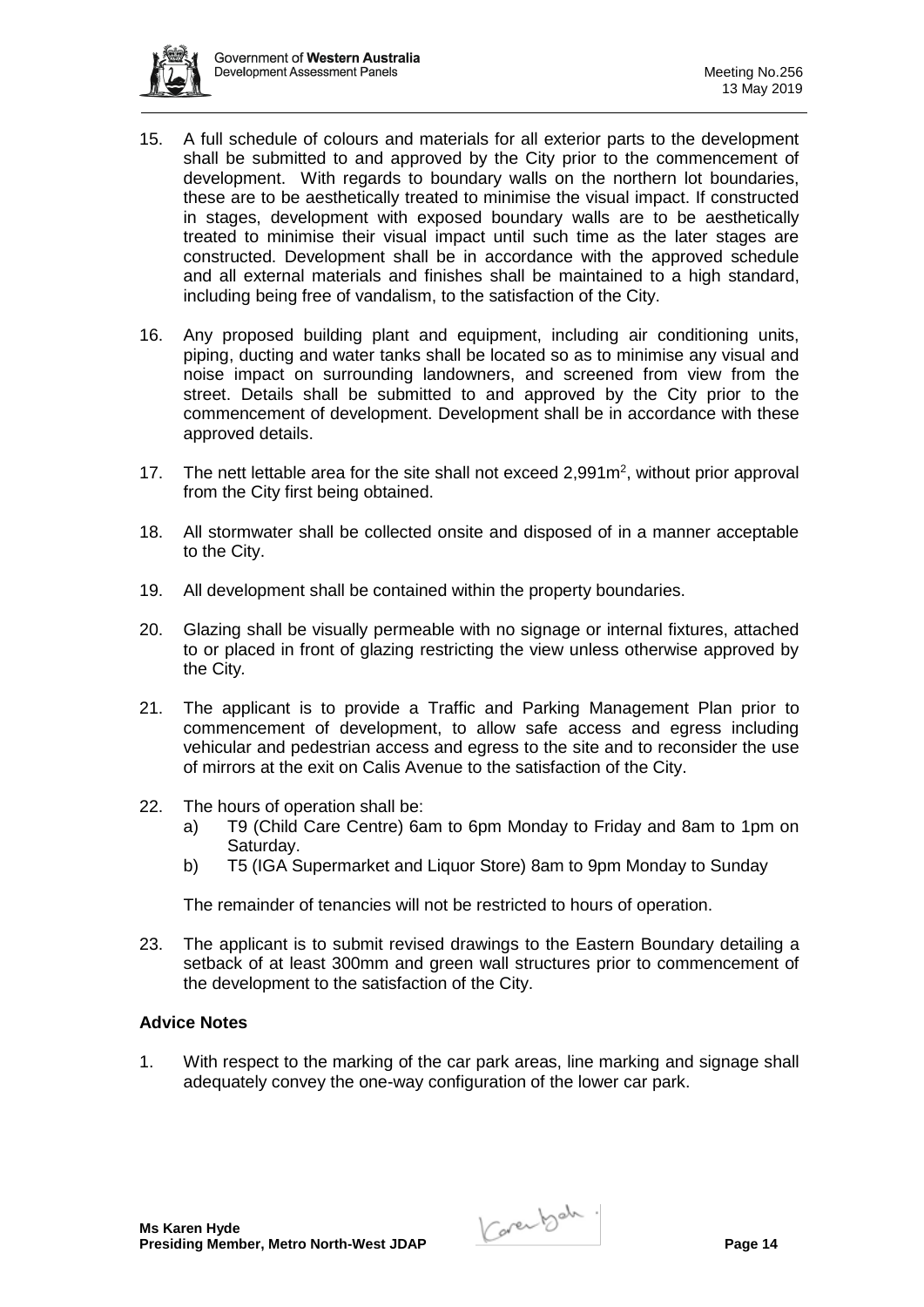

- 2. With respect to the upgrades to Burns Beach Road, the detailed design is to include a cross-section with all relevant information to ensure the intersection treatment is designed adequately and all infrastructure (including light poles and storm water drainage pits) can be relocated and meet relevant standards. It is also recommended consultation be undertaken with Main Roads WA for any approvals that may be required for upgrades to Burns Beach Road.
- 3. The owner/applicant is advised that the subject site has been identified as being within a bushfire prone area as designated by the Fire and Emergency Services Commissioner. As a result:
	- a. a notification on the certificate of title is required in accordance with clause 6.10 of *State Planning Policy 3.7 – Planning for Bushfire Prone Areas* (SPP3.7); and
	- b. additional construction methods may be required as part of the Building Permit.

Further information about the designated bushfire prone areas and SPP3.7 can be found on the Department of Fire and Emergency Services website: <https://www.dfes.wa.gov.au/> and the Department of Planning website: <http://www.planning.wa.gov.au/>

- 4. With respect to the schedule of colours and materials, the City encourages the developer to incorporate materials and colours to the external surface of the building and associated structures, including roofing, that have low reflective characteristics to minimise potential glare from the development impacting the amenity of the adjoining or nearby neighbours.
- 5. The bin store area shall be provided with a concrete floor that grades evenly to an industrial floor waste that is connected to sewer. A hose cock is to be provided to the bin store area.
- 6. Each food business is required to be Registered under the *Food Act 2008*.
- 7. Any existing footpaths and kerbing are to be retained and protected during construction of the development, except where otherwise approved by the City. Should the footpath/kerb be damaged during the construction of the development, it should be reinstated to the satisfaction of the City.
- 8. The applicant/owner is advised that verge treatments are required to comply with the City's Street Verge Guidelines. A copy of the Guidelines can be obtained at <https://www.joondalup.wa.gov.au/verge-treatments/>

# **The Report Recommendation (as amended) was put and CARRIED (4/1).**

For: Ms Karen Hyde Mr Chris Antill Mr Fred Zuideveld Cr Nige Jones

Against: Cr Philippa Taylor

**Ms Karen Hyde Presiding Member, Metro North-West JDAP Page 15**<br>Presiding Member, Metro North-West JDAP